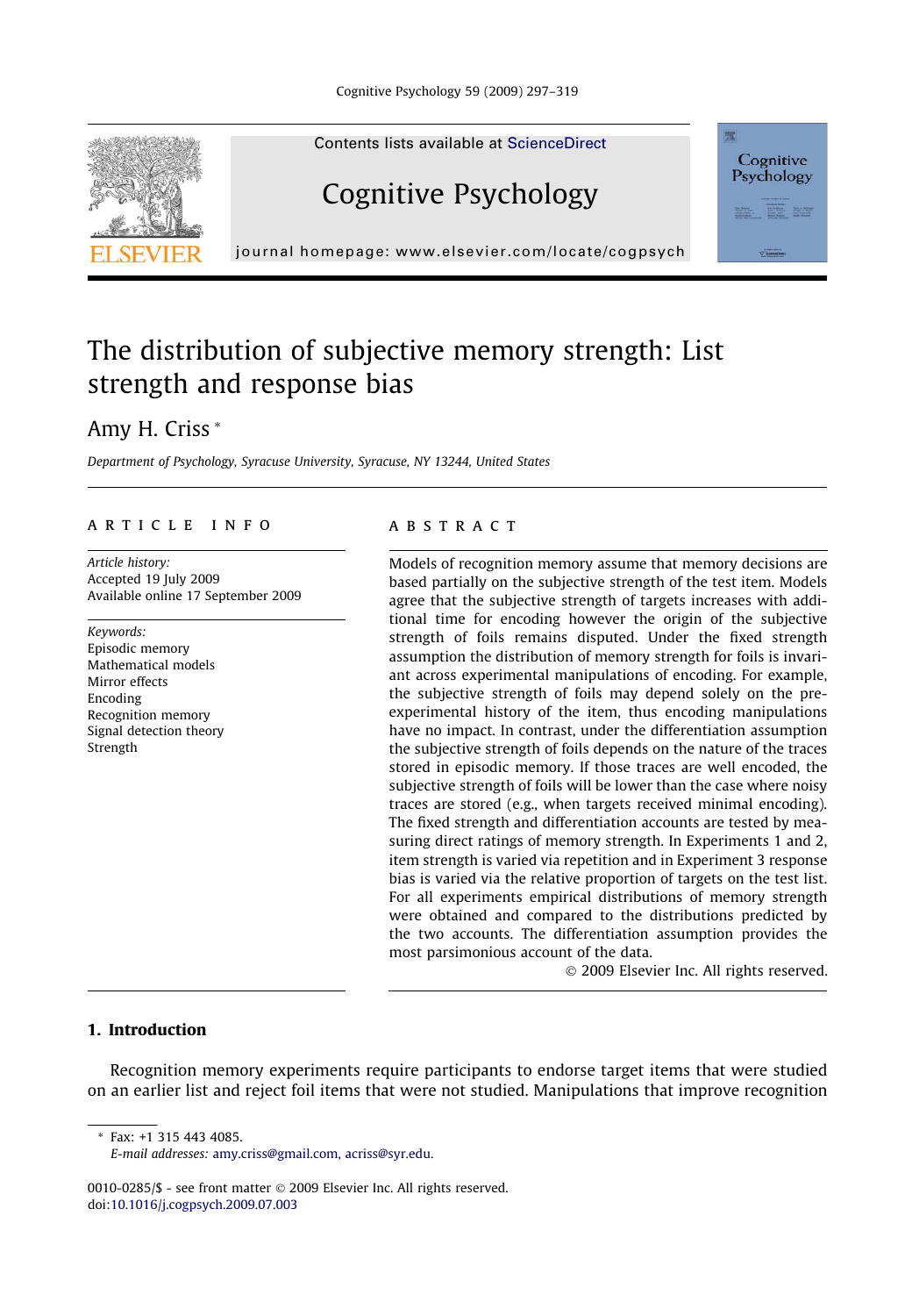memory accuracy often do so via a mirror effect: the simultaneous increase in the probability of correctly endorsing a target item (hit rate, HR) and decrease in the probability of erroneously endorsing a foil item (false alarm rate, FAR, e.g., [Glanzer & Adams, 1990](#page--1-0)). One such example is the strength based mirror effect (SBME). The SBME is the finding that HRs increase and FARs decrease when accuracy is improved by increasing the strength of the studied items, typically via increased encoding time or repeated presentations of the study items (e.g., [Stretch & Wixted, 1998](#page--1-0)). For example a strong list might contain targets, each studied five times and a weak list might contain targets, each studied once. HRs are higher and FARs are lower following the strong list than following the weak list. That participants are better able to recognize a strong target which received multiple opportunities for more encoding than a weak target is not a surprise. Of greater theoretical interest is why the FAR differs between the strong and weak lists. Two explanations will be considered here – the criterion shift assumption and the differentiation assumption.

#### 1.1. The criterion shift assumption

One class of models adopts the criterion shift assumption wherein participants adopt a more stringent criterion following a strongly encoded list than a weakly encoded list. This assumption is adopted by models from two classes: global matching models where variability increases with strength resulting in the prediction of a higher FAR following a strong than weak list (see [Shiffrin, Ratcliff, & Clark,](#page--1-0) [1990\)](#page--1-0) and those that assume the subjective strength of unrelated foils is not affected by the encoding conditions, called fixed strength models and illustrated in the top panel of [Fig. 1](#page--1-0) (e.g., [Cary & Reder,](#page--1-0) [2003; Stretch & Wixted, 1998; Verde & Rotello, 2007;](#page--1-0) a subset of the dual process models discussed in Yonelinas  $(2002)$ ).<sup>1</sup>

The fixed strength assumption was first adopted as a convenient means of constraining signal detection theory (e.g., [Lockhart & Murdock, 1970; Parks, 1966; Wickelgren & Norman, 1966](#page--1-0)). Signal detection theory (SDT) as applied to recognition memory assumes that the subjective strength of targets and foils are two overlapping normal distributions as illustrated in the top panel of [Fig. 1.](#page--1-0) $^2$  Participants select some criterion (the vertical lines in [Fig. 1\)](#page--1-0) and any item evoking a subjective response greater than the criterion is endorsed, other items are rejected. Thus in the basic yes–no recognition memory paradigm, SDT requires five parameters (mean and standard deviation for each distribution and location of the criterion) for two data points (HR and FAR). Fixing the foil distribution as the standard normal (mean = 0 and standard deviation = 1) eliminated two free parameters. When multiple conditions were compared, the foil distribution across all conditions was constrained in the same way thus the fixed strength assumption was born. Though this assumption might be described as a simple convenience, it has been justified by attributing the subjective memory strength evoked by foils during a recognition memory test to the pre-experimental familiarity of the foil item. Thus manipulations of the history of the foil (e.g., normative word frequency) but not encoding conditions (e.g., repetition during the study list) were suggested to affect the subjective memory strength of foils (e.g., [Lockhart & Murdock, 1970\)](#page--1-0). The fixed strength assumption has persisted over decades and has moved beyond SDT models. Indeed, a number of current episodic memory models including both single and dual process models have embraced the fixed strength assumption.

[Stretch and Wixted \(1998\)](#page--1-0) adopted the fixed strength assumption within a SDT model of recognition memory and applied it directly to the SBME (see also [Hirshman, 1995](#page--1-0)). They proposed that additional encoding of items on the strong list increases the mean of the target distribution, hence the increase in the HR while the foil distribution does not change as a function of encoding conditions (see top panel of [Fig. 1\)](#page--1-0). However, participants adopt a stricter criterion for the strong list resulting in a lower FAR for that list despite the fixed foil distribution. The global matching models referred

 $1$  The term subjective strength refers to the scalar output generated from comparing the test item (and context) to the contents of episodic memory. In the literature it is also called subjective response, memory strength, global match, familiarity, activation, etc.

 $<sup>2</sup>$  An unequal variance model is illustrated because that is the model advocated by [Mickes, Wixted, and Wais \(2007\)](#page--1-0) who</sup> introduced the direct ratings paradigm and by [Stretch and Wixted \(1998\)](#page--1-0) who first applied SDT to the SBME. Further, in the top panel of [Fig. 1](#page--1-0) the variance of the strong and weak target distributions are equal. These choices were made for ease of illustration and do not represent a prediction or an assumption by a particular model or by the author.